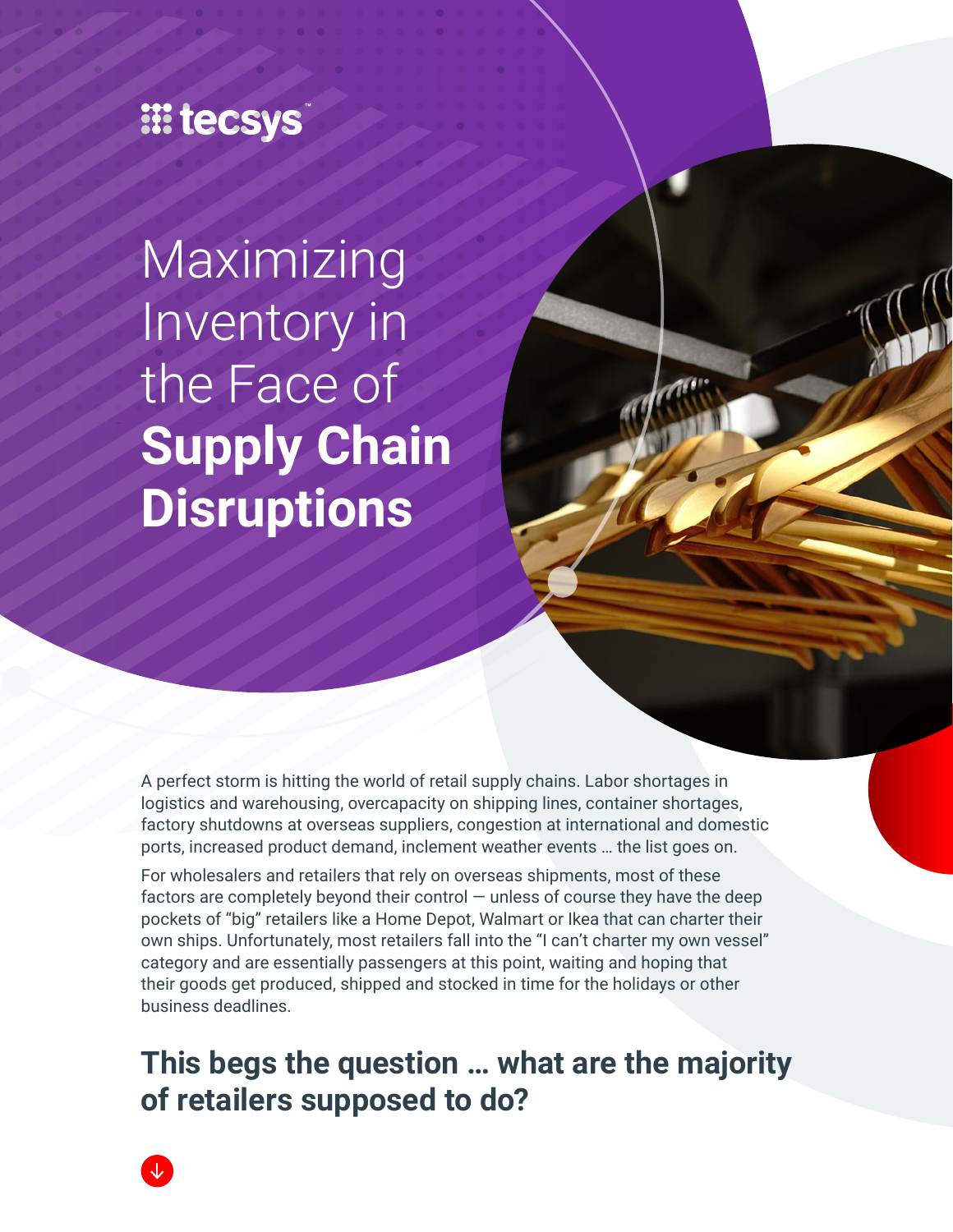## **A New Mindset**

While you can't control the supply chain disruption, you can control the inventory that finally makes its way into your warehouse.

**Now you might be thinking, "We always have extra stock at the end of the season that we have to mark down anyway."** 

Normally, this would make sense … if there were no supply chain disruptions and shortages. However, that's not the current market environment so you need to evolve your line of thinking. The truth of the matter is you can no longer afford to waste your stock.

**You must maximize every single piece of inventory in order to reduce lost sales due to stockouts. This will require you to balance and move your inventory across your fulfillment network to where it's needed most. The most effective way to accomplish this is with an order management system (OMS) with distributed order management functionality.** 

## **Witecsys**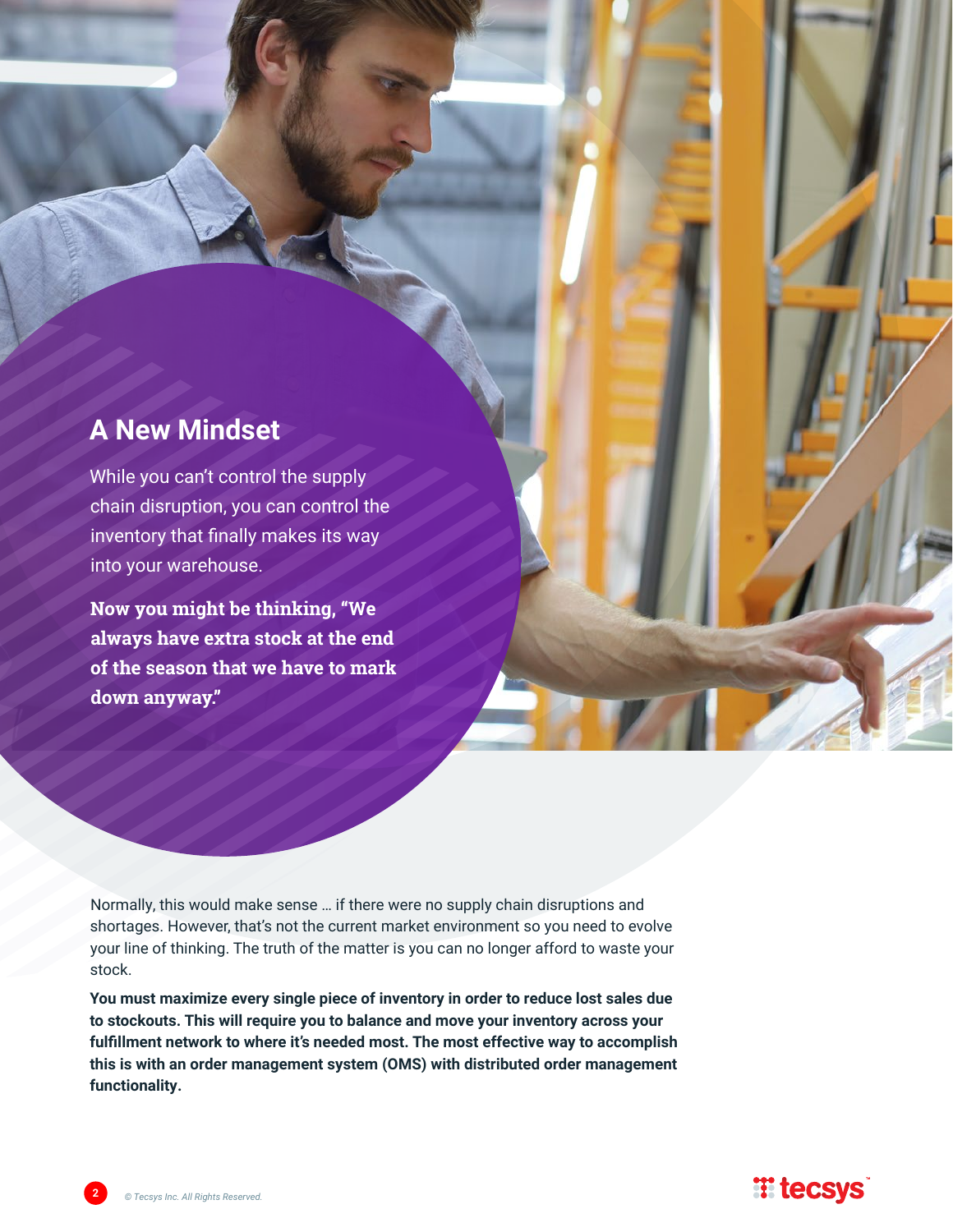**Here are three key capabilities that an order management system with distributed order management functionality provides to help you maximize your inventory.**

## **1. Inventory Visibility**

It is essential that you can see your inventory across your entire fulfillment network (distribution centers and stores). If your inventory data is scattered across siloed systems, then you don't truly have the information you need to make good business decisions.

An order management system with distributed order management will connect and correlate inventory data across your fulfillment nodes to provide a single enterprise view of stock in real time. By exposing stock availability in every fulfillment node and achieving inventory visibility, you are able to move on to the next step in maximizing your inventory — order routing.

## **2. Order Routing**

Inventory visibility and order routing work in tandem because once you have an accurate view of your inventory you can make smarter fulfillment choices by sourcing inventory from the most efficient location based on business rules.

Historically, e-commerce orders were fulfilled from a distribution center (DC). If the DC was out of stock, the order could not be fulfilled. With order routing, the OMS finds a fulfillment node closest to the customer (including a store) that has the ordered items in stock. If the store does not have the stock, it looks for another location that does.

Through this distributed order management functionality in the OMS, customer demand can be met from multiple inventory locations, not just a DC, satisfying e-commerce demand if inventory is available and reducing lost sales (and eventually markdowns).

#### **3. Returns Management**

The final critical element in maximizing your inventory is getting returned items deemed to be suitable for resale — back on the shelves and in your virtual store. This way, resalable returned items are not left in some "returns purgatory" for an extended period of time in the back of the shop or warehouse, nor are they sold at a discount at the end of the season.

A way to do this would be through an order management system that can process cross-channel returns (bought online, returned to store) so that they may be placed back into virtual inventory instantaneously (visible to online shoppers) and placed back on the store shelf (for in-store shoppers).











**3** *© Tecsys Inc. All Rights Reserved.*